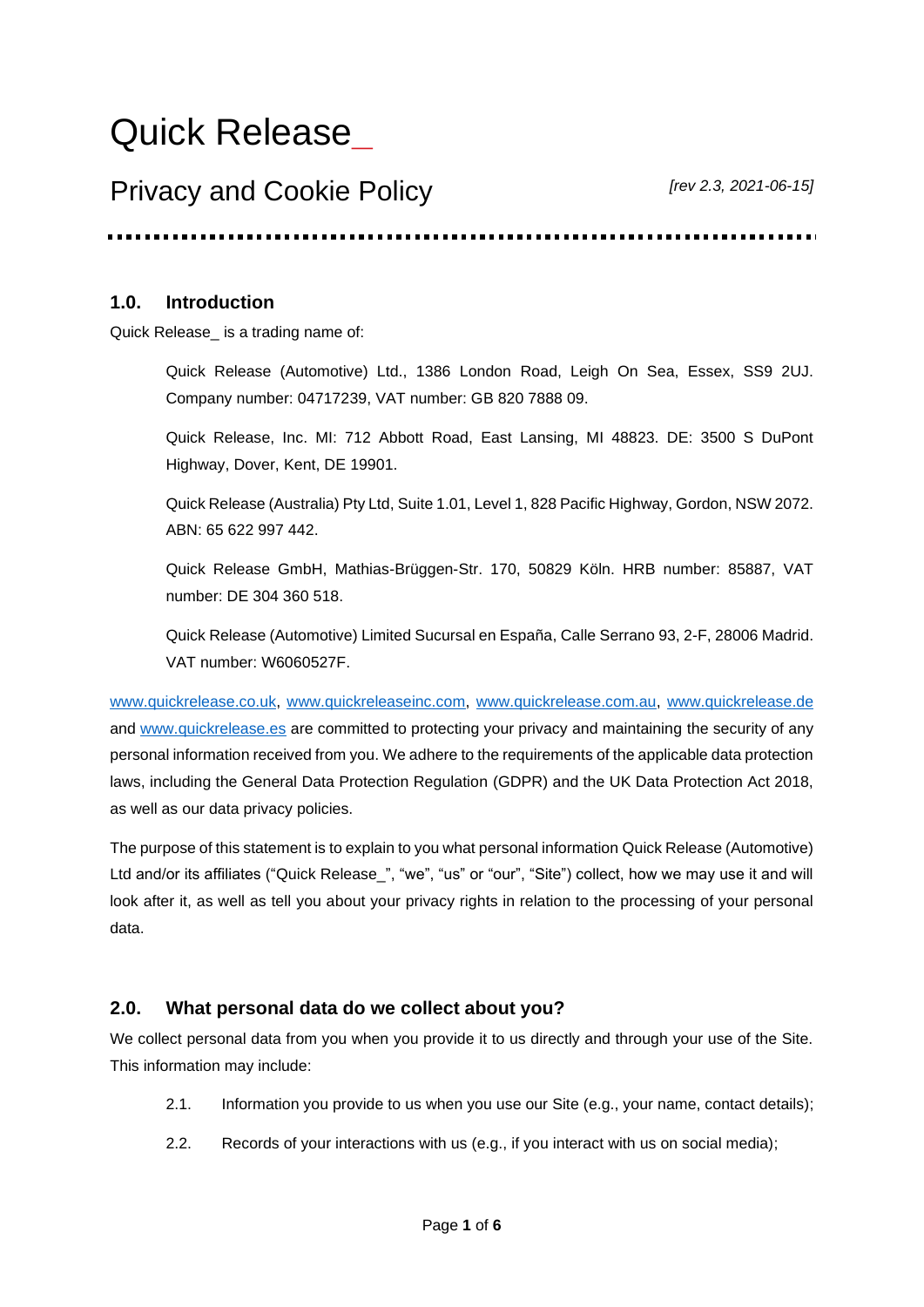- 2.3. Information collected automatically, using cookies and other tracking technologies (e.g., which pages you viewed and whether you clicked on a link in one of our email updates). We may also collect information about the device you use to access our Site; and
- 2.4. Other information necessary to provide the Site, for example we may access your location if you give us your consent.

# **3.0. What do we use this personal data for?**

Depending on how you use our Site, your interactions with us, and the permissions you give us, the purposes for which we use your personal data include:

- 3.1. To manage and respond to any queries or complaints.
- 3.2. To personalise the Site to you and show you content we think you will be most interested in, based on your browsing activity.
- 3.3. To improve and maintain the Site and monitor its usage.
- 3.4. For market research, e.g., we may contact you for feedback about our service.
- 3.5. To send you marketing messages and show you targeted advertising, where we have your consent or are otherwise permitted to do so.
- 3.6. For security purposes, to investigate fraud and where necessary to protect ourselves and third parties.
- 3.7. To comply with our legal and regulatory obligations.

We rely on the following legal basis, under data protection law, to process your personal data:

- 3.8. Because the processing is necessary to perform a contract with you or take steps prior to entering into a contract with you.
- 3.9. Because we have obtained your consent.
- 3.10. Because it is in our legitimate interests to maintain and promote our services. We are always seeking to understand more about our clients in order to offer the best customer experience. We may use information about you to tailor your view of the Site, to make it more interesting and relevant for you.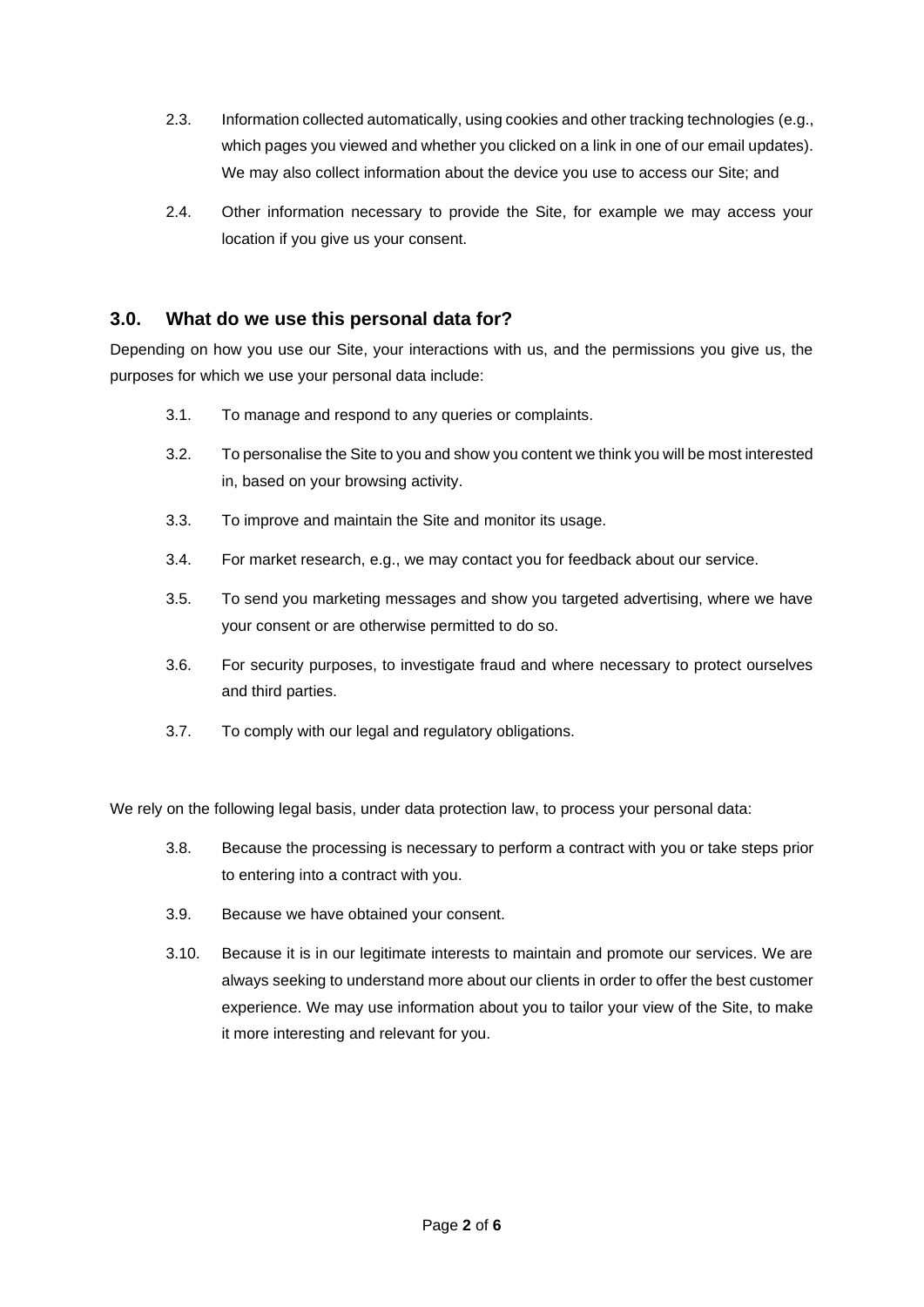# **4.0. Marketing**

We love to communicate with our clients and so, depending on your marketing preferences, we may use your personal data to send you marketing messages by email. Some of these messages may be tailored to you, based on your previous browsing or purchase activity, and other information we hold about you.

If you no longer want to receive marketing communications from us (or would like to opt back in), you can change your preferences at any time by contacting us (details below) or clicking on the 'unsubscribe' link in any email. If you unsubscribe from marketing, please note we may still contact you with service messages from time to time (e.g., order and delivery confirmations, and information about your legal rights).

You may also see ads for our Site on third party websites, including on social media. These ads may be tailored to you using cookies (which track your web activity, so enable us to serve ads to customers who have visited our Site). Where you see an ad on social media, this may be because we have engaged the social network to show ads to our customers, or users who match the demographic profile of our customers. In some cases, this may involve sharing your email address with the social network. If you no longer want to see tailored ads you can change your cookie and privacy settings on your browser and these third-party websites.

To learn more about what this mean for you follow this link – <http://www.youronlinechoices.com/>

# **5.0. Who do we share this personal data with?**

We may share customers' personal data with third parties including:

- 5.1. With our professional and legal advisors.
- 5.2. With third parties engaged in fraud prevention and detection.
- 5.3. With law enforcement or other governmental authorities, e.g., to report a fraud or in response to a lawful request.
- 5.4. Where we have your consent or are otherwise legally permitted to do so.

#### **6.0. Storage and Retention**

We use service providers based around the world. Consequently, your personal data may be processed in countries outside of Europe, including in countries where you may have fewer legal rights in respect of your data than you do under local law. If we transfer personal data outside the European Economic Area, we will, as required by applicable law, ensure that your privacy rights are adequately protected by appropriate safeguards, in particular the EU's standard contractual clauses. Please contact us if you would like more information about these safeguards.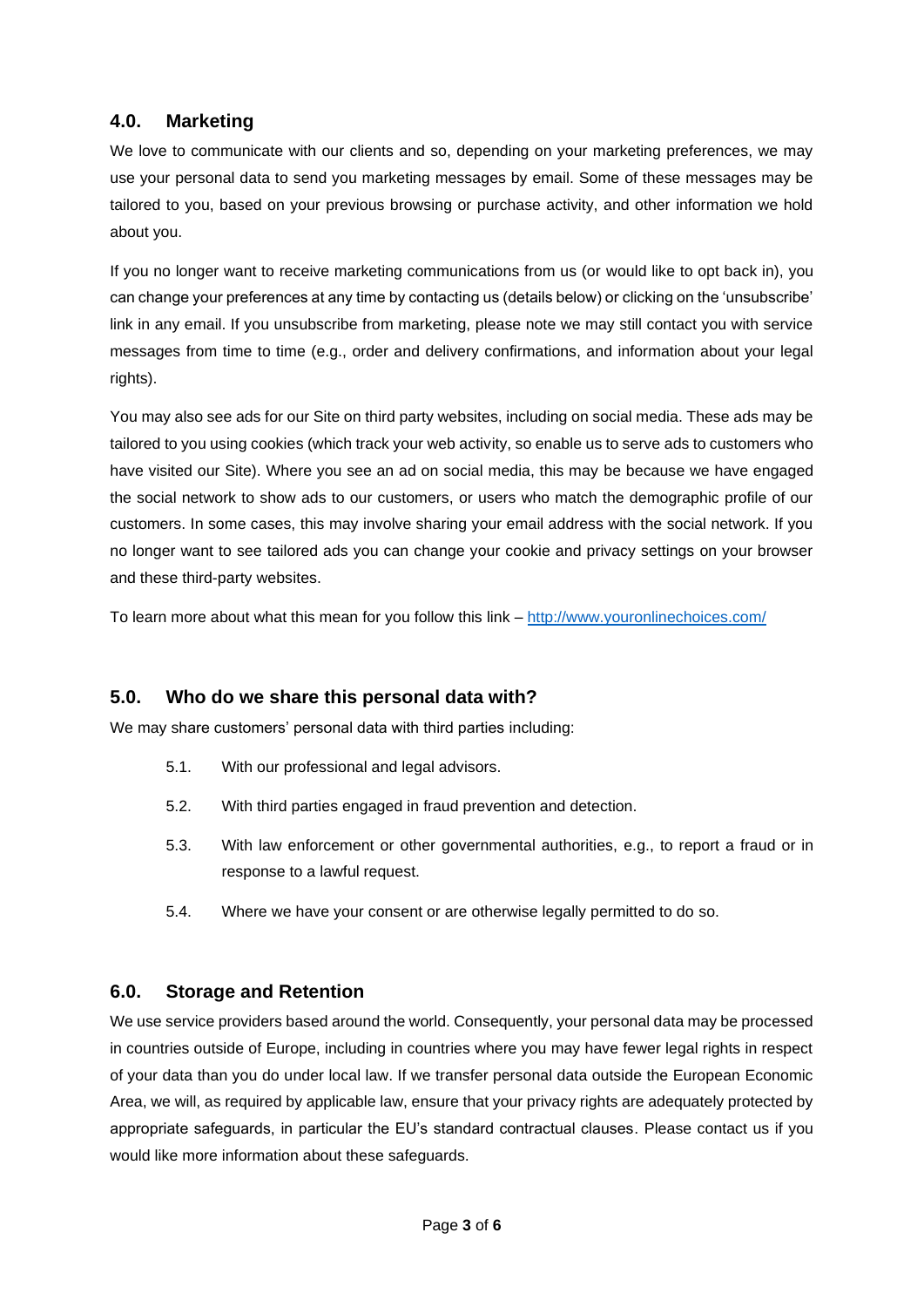We will keep your personal data for as long as we need it for the purposes set out above, and so this period will vary depending on your interactions with us. Where we no longer have a need to keep your information, we will delete it. Please note that where you unsubscribe from our marketing communications, we will keep a record of your email address to ensure we do not send you marketing emails in future.

# **7.0. Candidates, Employees, Clients and Suppliers**

#### **7.1. Statement of information for candidates**

Pursuant to your discussion with Quick Release Talent Acquisition, you have given consent to participate in the recruitment process and in the improvement thereof, involving the computer processing of your personal data by Quick Release. Your data may be forwarded to the Group's various entities for the same purposes. The data collected is indispensable for this processing and is intended for the authorised departments of Quick Release. It will be retained for a period of two years as from our final contact.

#### **7.2. Statement of information for employees**

In compliance with the European General Data Protection Regulation (GDPR), Quick Release is employing the processing of personal data for the purpose of personnel management. This processing will, specifically, provide a capacity for payroll management, the management of careers, of training, of work organisation, of the supply of resources and the provision of IT tools, of internal and external communications and the security of sites and people. This processing is grounded in the legitimate interest of Quick Release and the legal obligations incumbent upon Quick Release, and in the performance of contracts of employment. The data collected is indispensable for this processing and is intended for the authorised departments of Quick Release. It is retained for a period of six years after you leave the company, or longer if legal provisions so require.

#### **7.3. Statement of information for clients**

In compliance with the European General Data Protection Regulation (GDPR), Quick Release is employing the processing of personal data for the purpose of clients and prospects commercial management. This processing is grounded in the legitimate interest of Quick Release and the legal obligations incumbent upon Quick Release. The data collected is indispensable for this processing and is intended for the authorised departments of Quick Release. It is retained for a period in line with statutory requirements.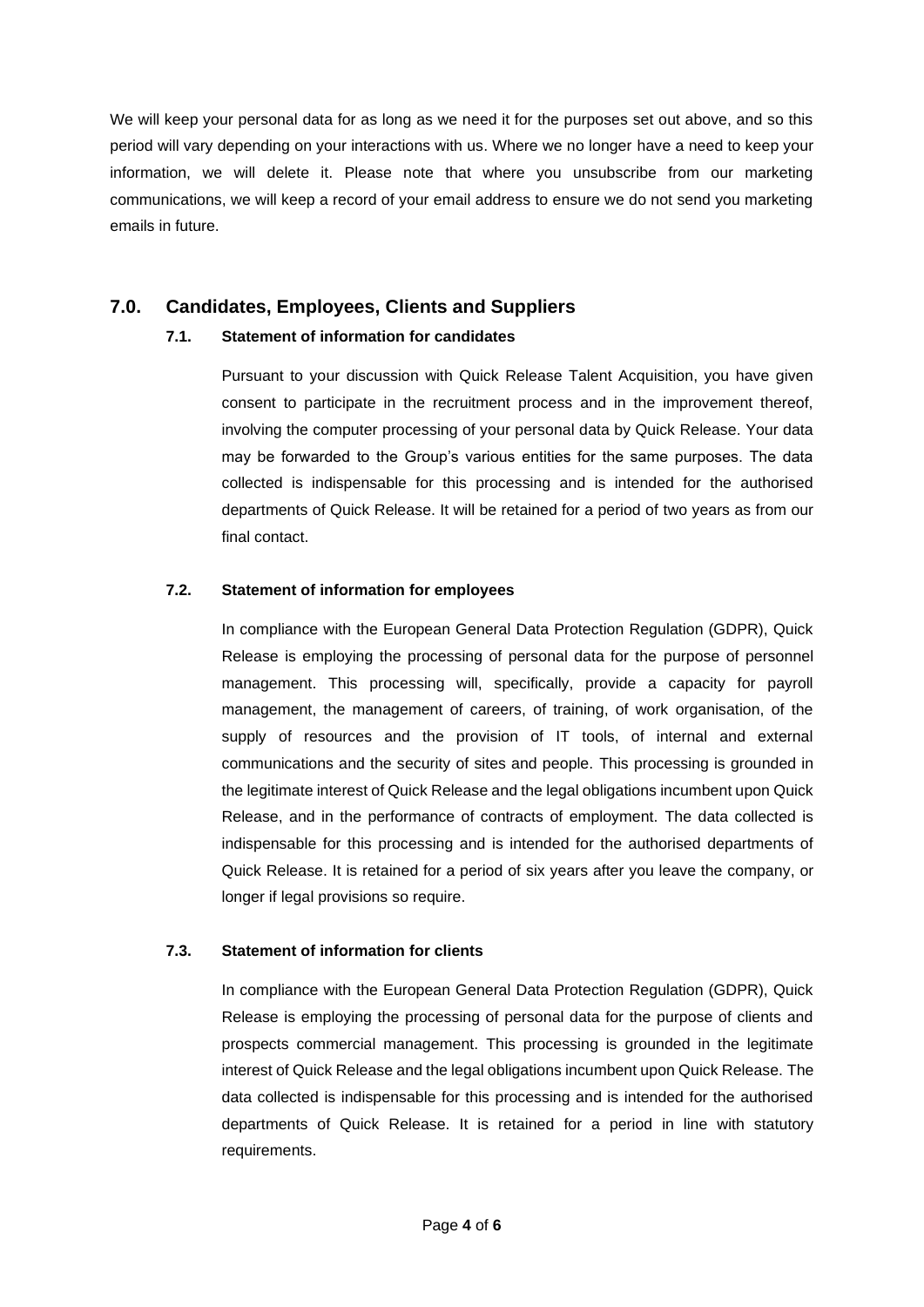#### **7.4. Statement of information for suppliers**

In compliance with the European General Data Protection Regulation (GDPR), Quick Release is employing the processing of personal data for the purpose of suppliers and providers management. This processing is grounded in the legitimate interest of Quick Release and the execution of a contract. The data collected is indispensable for this processing and is intended for the authorised departments of Quick Release. It is retained for a period in line with statutory requirements after the end of the period of contractual relationship.

# **8.0. Children**

Our Site is not intended for, and should not be used by, children under the age of 18. We do not knowingly collect personal data from children under 18.

# **9.0. Cookies**

Our Sites uses cookies and similar technologies to provide certain functionality to the Site, to understand and measure its performance, and to deliver targeted advertising.

# **10.0. Your rights**

You have certain rights in respect of your personal data, including the right to access, portability, correction, and request the erasure of your personal data.

You also have the right to object to your personal data being used for certain purposes, including to send you marketing. See 'Marketing' above, for more details of how to opt-out of marketing.

We will comply with any requests to exercise your rights in accordance with applicable law. Please be aware, however, that there are a number of limitations to these rights, and there may be circumstances where we are not able to comply with your request. To make any requests regarding your personal data, or if you have any questions or concerns regarding your personal data, you should contact us using the details below. You are also entitled to contact your local supervisory authority for data protection.

# **11.0. Registration**

We are registered as a data controller with the Information Commissioner's Office (ICO) and our registration number is: ZB080043